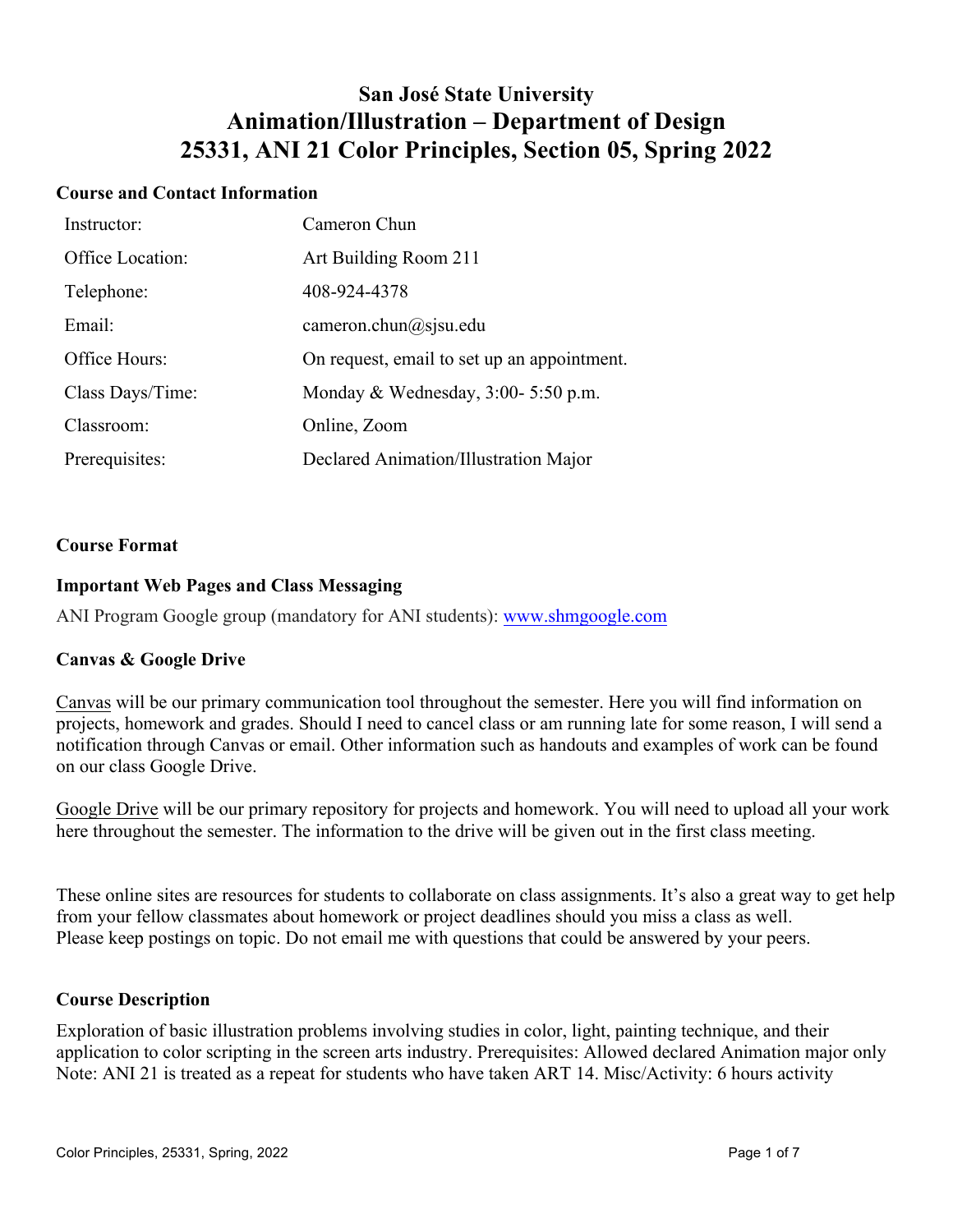# **Course Goals**

- Develop the ability to identify values and value shifts for painting.
- Learn to see color in temperature, warm, cool, neutral.
- Familiarize the student with process of painting and constant practice.
- Encourage the student to see color in class and out of classroom.
- Familiarize the student with traditional painting and industry application of painting

# **Course Learning Outcomes (CLO)**

Color Principles will focus on the understanding of color and light to enable you to create believable, painted illustrations. Students will learn the importance of judging values and using color temperature. To understand how color and light works, the class will paint different lighting situations from life, photos and memory.

For many students, this will be a departure from using dry media and you will gain an understanding of how to apply a wet medium. Students are expected to work in class on assigned projects and will receive supporting instruction in the form of demonstrations, slide lectures and critiques. There will be painted projects, as well as weekly homework assignments that reinforce what has been taught in class.

Upon successful completion of this course, students will be able to:

- 1. At the end of the course, students will gain an understanding of how to see and use color to create imagery.
- 2. Students will learn to recognize color temperature and value shifts through the process of painting from observation.

# **Required Texts/Readings**

#### **Textbook**

No required textbook, but books below are highly recommended.

#### **Other Readings**

Color and Light: A Guide for the Realist Painter, by James Gurney ISBN-13: 978-0740797712

Vision and Art: The Biology of Seeing, by Margaret Livingstone & David Hubel ISBN-13: 978-0810995543

Bright Earth: Art and the Invention of Color, by Philip Ball ISBN-13: 978-0226036281

#### **Other technology requirements / equipment / material**

This introductory course to painting, color and observation of light will be using the water based painting medium of Gouache. The materials list can be found on the class google group and will be discussed during the first class meeting.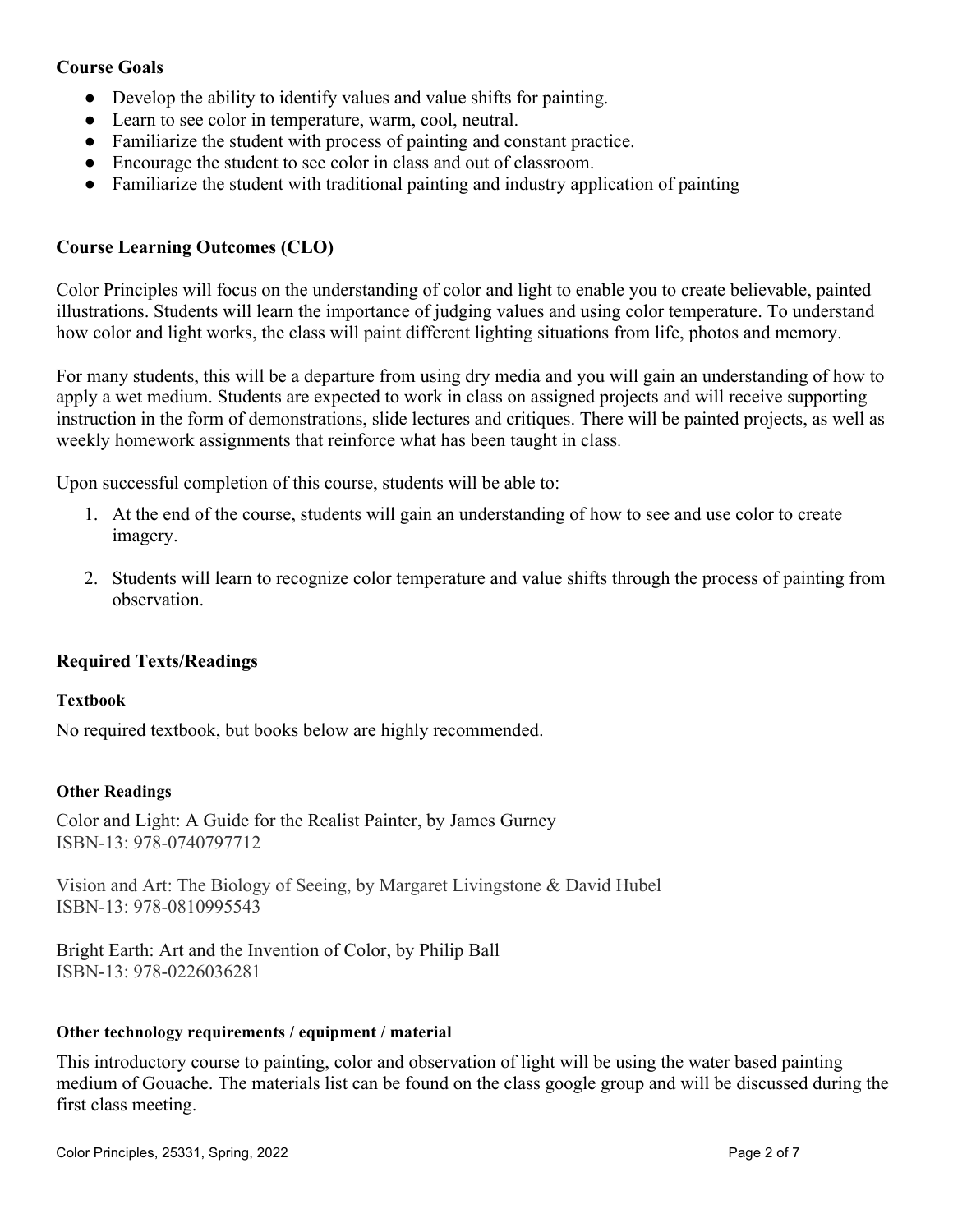# **Course Requirements and Assignments**

"Success in this course is based on the expectation that students will spend, for each unit of credit, a minimum of 45 hours over the length of the course (normally three hours per unit per week) for instruction, preparation/studying, or course related activities, including but not limited to internships, labs, and clinical practice. Other course structures will have equivalent workload expectations as described in the syllabus."

The majority of course requirements are projects that are technical in application to gain a proficient use in color. The beginning assignment consists of a 10 step-value scale to accurately discern how to create the illusion of light in a visual image. After gaining a foundation in implementing a value structure to construct a visual image, the use of color is added through assignments such as a color wheel, complementary color scale and color grid. From here, the course will observe the effects of "warm and cool color" temperature and replicate it in a painted project. Besides homework and critiques that reinforce projects throughout the semester a sketchbook of weekly painting is also required to practice observing color and light from nature.

#### **Final Examination or Evaluation**

The final project is a series of four painted representational self-portraits. The student will use the same image for all four self-portraits, but implement four different color palettes. This project is due during the scheduled final exam schedule generated by the university.

# **Grading Information**

# **a. Policy**

- Students will be graded first and foremost on the quality of your work. You are expected to complete and turn in each assignment on the due date specified here or in class. By turning in work late or unfinished, you will automatically receive a lower or failing grade.
- It is understandable that each student will have a different level of skill and experience. Those who have elementary skills are expected to work hard and show progress to achieve satisfactory results. Making a sincere effort to learn and improve over the semester will be taken into consideration when calculating final grades.

# **b. Project Weight Breakdown**

- Projects  $(7)$  52.5%
- Final project 12.5%
- Homework 20%
- Class participation 5%

# **c. Late Policy**

• There are no make-up assignments. All assignments must be completed on the due date specified. Work not completed on the due date will be assigned a failing grade. Late work will be accepted only if prior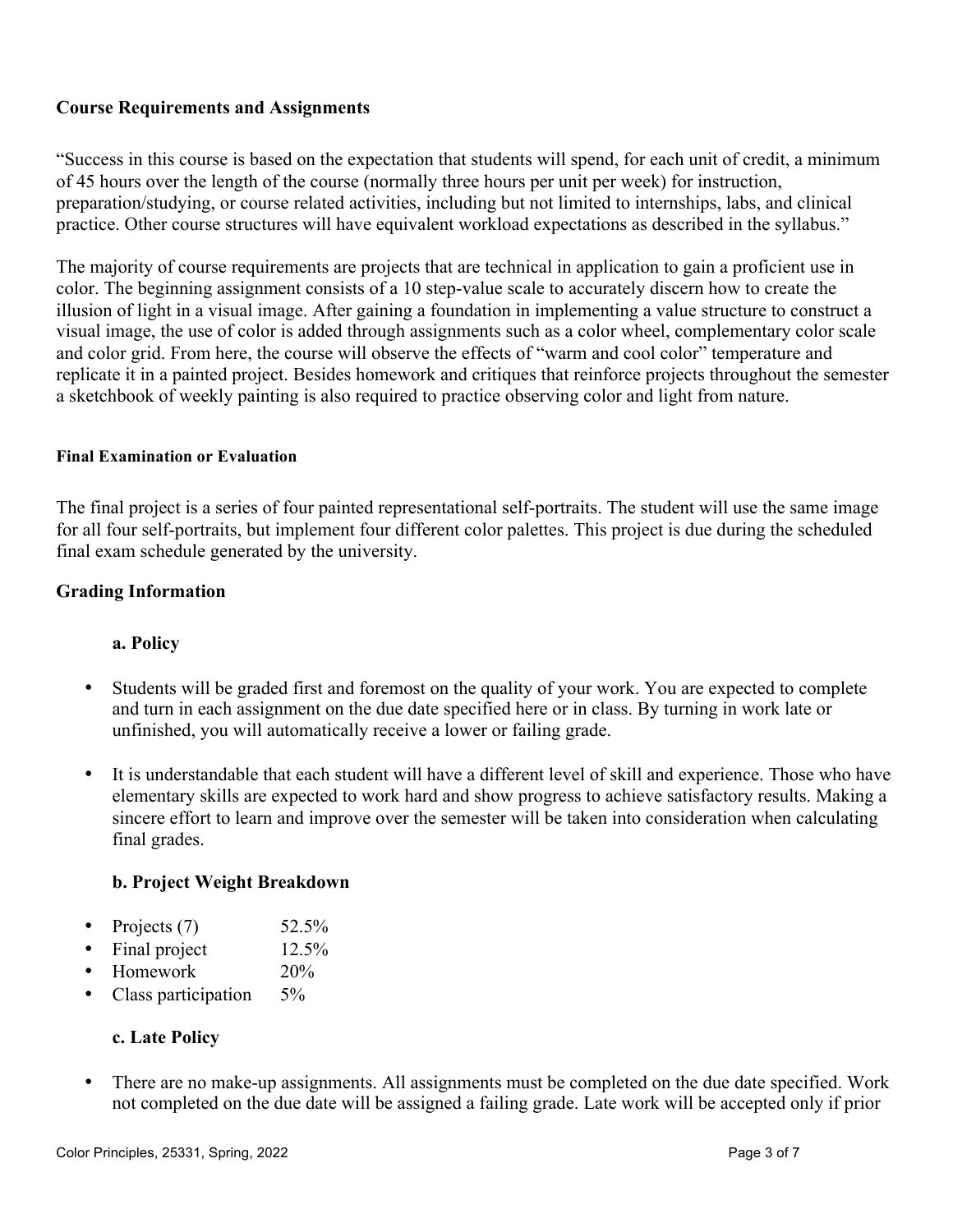arrangements have been made with the instructor. Students must make these arrangements a minimum of 24 hours before the due date. Please note that emails and voicemail messages do not constitute a prior arrangement.

A grades indicate excellent work. B grades indicate above average work. C grades indicate average work. D grades indicate below average work. F grades are failing. A plus =  $100\%$  to 97%  $A = 96\%$  to 93% A minus =  $92\%$  to  $90\%$ B plus =  $89\%$  to  $87\%$ 

 $B = 86\%$  to 83% B minus =  $82\%$  to  $80\%$ C plus =  $79\%$  to  $77\%$  $C = 76\%$  to 73% C minus  $= 72\%$  to  $70\%$ D plus =  $69\%$  to  $67\%$  $D = 66\%$  to 63% D minus =  $62\%$  to  $60\%$  $F = 59\%$  to 0%

# **Academic Integrity policy (Academic Senate Policy F15-7)**

"The University's Academic Integrity policy, located at http://www.sjsu.edu/senate/docs/S07-2.pdf, requires you to be honest in all your academic course work. Faculty members are required to report all infractions to the Office of Student Conduct and Ethical Development. The Student Conduct and Ethical Development website is available at https://www.sjsu.edu/studentconduct/

Instances of academic dishonesty will not be tolerated by the Animation/Illustration program. Cheating on exams, plagiarism, presenting the work of another as your own, or the use of another person's ideas without giving proper credit will result in AUTOMATIC EXPULSION FROM AND FAILURE OF THE COURSE, with possible expulsion from the Animation/Illustration Major. A second offense will result in IMMEDIATE EXPULSION from the Animation/Illustration Major.

This includes but is not limited to copying someone else's imagery, altering someone else's imagery, altering a pre-existing 3D model, tracing or copying animation, and submitting someone else's notes for a grade.

**Classroom Protocol**

# **Class Participation**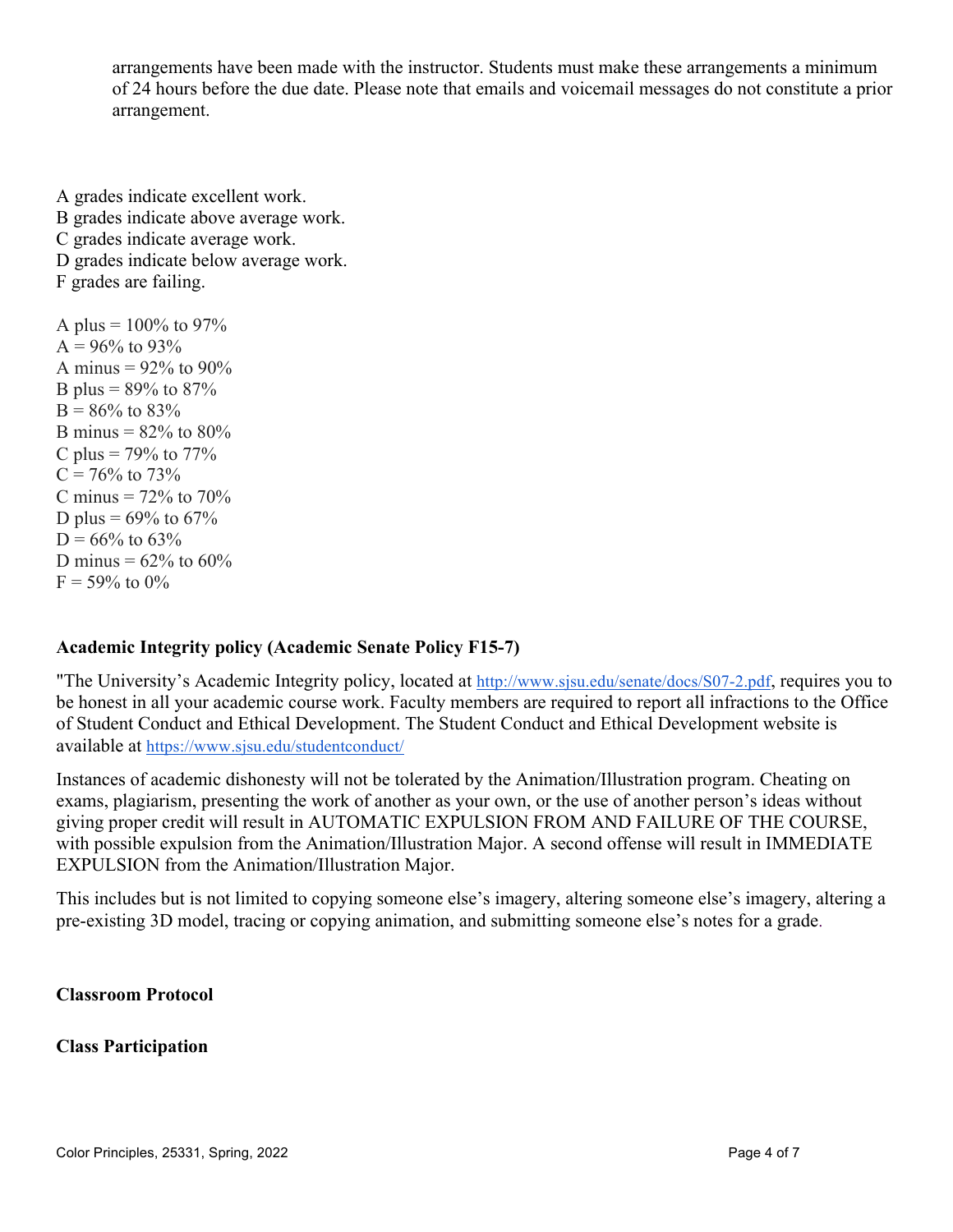• Students are expected to arrive on time to class and conduct themselves in a professional manner. Your class participation will be assessed on your attention and contribution to one-on-one and group critiques and on how you spend your time in class, working on assignments.

# **Animation/Illustration Program Policies**

- Students must arrive to class on time with materials ready to work.
- Cell phones must be silenced.
- Private conversations during lectures and class discussions are not permitted.
- No checking email or using laptops for activities unrelated to the class.
- No playing personal audio through speakers, use headphones only.
- Do not prop open any doors.
- Do not leave valuable items unattended.
- Do not leave the classroom without cleaning your area.
- Be courteous to others, keep private conversations quiet.
- Aromatic foods are not allowed in any of the classrooms or labs.
- Please be attentive to your personal hygiene.
- Clean the sinks if you use them for your project clean ups. Do not discard paints in the sink. Do not discard paper towels on the floor.

# **Computer Labs: Violation of rules will result in loss of lab access for the whole semester**

- No food or beverages by the workstations.
- Do not change the connections on the equipment.
- Do not move any equipment in the lab.
- No traditional painting.

# **University Policies**

Per University Policy S16-9 *(http://www.sjsu.edu/senate/docs/S16-9.pdf)*, relevant information to all courses, such as academic integrity, accommodations, dropping and adding, consent for recording of class, etc. is available on Office of Graduate and Undergraduate Programs' Syllabus Information web page at http://www.sjsu.edu/gup/syllabusinfo/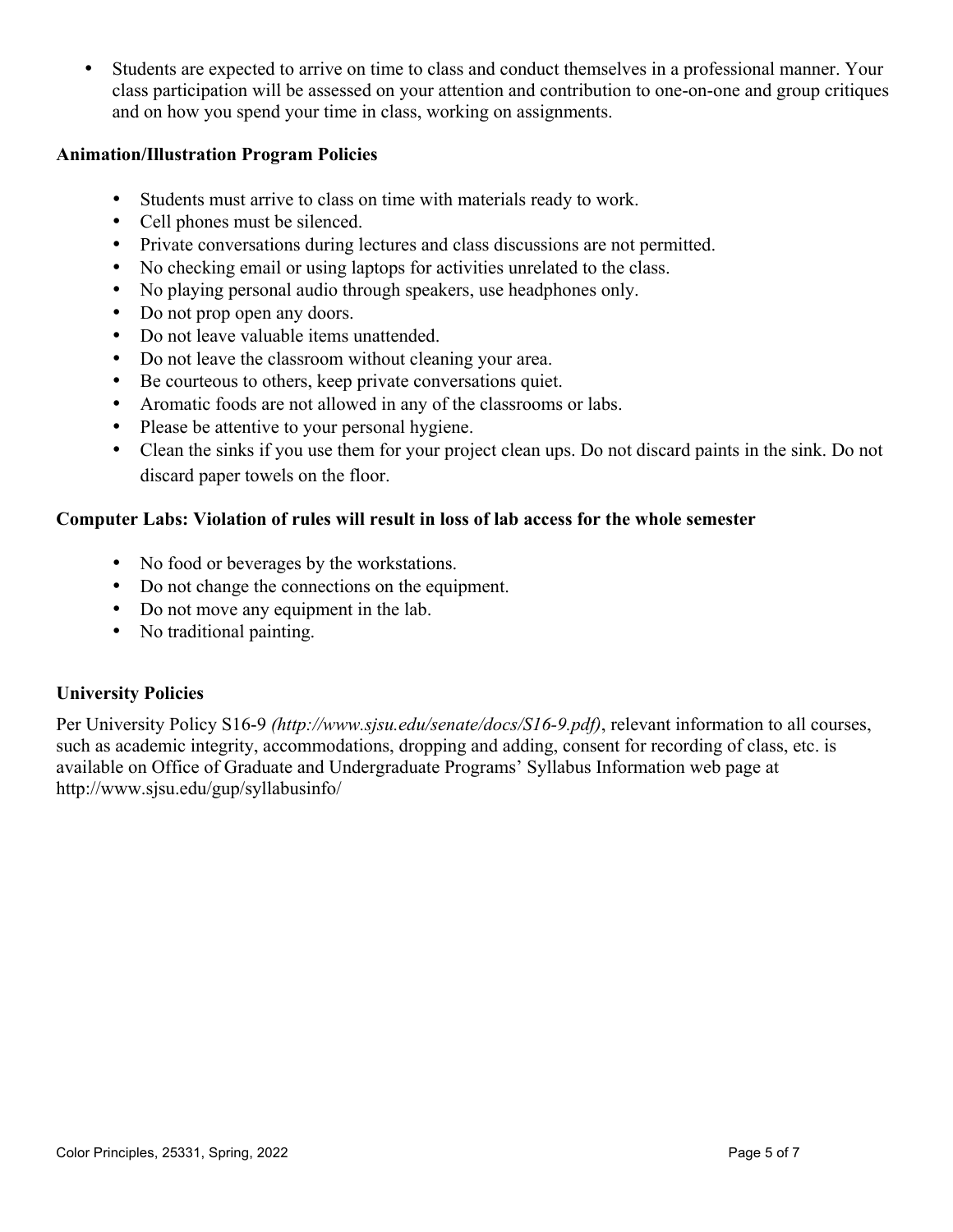# **Course Number / ANI 21 Color Principles, Semester, Course Schedule**

The course schedule is subject to change or adjustments with fair notice. Notice will be given verbally in class or through Canvas or email.

| Week<br><i>(Optional)</i> | <b>Date</b> | <b>Topics, Readings, Assignments, Deadlines</b><br>(If appropriate, add any extra column(s) to meet your needs.) |
|---------------------------|-------------|------------------------------------------------------------------------------------------------------------------|
|                           | 1/26        | Introduction to understanding value $&$ light.                                                                   |
| $\mathbf{1}$              | 1/31        | (30) One value shape studies introduction                                                                        |
| $\overline{2}$            | 2/2         | *B&W Value scale due                                                                                             |
| $\overline{2}$            | 2/7         | Critiques and Revisions                                                                                          |
| $\overline{3}$            | 2/9         | Critiques and Revisions                                                                                          |
| 3                         | 2/14        | (20) Four value shape studies                                                                                    |
| $\overline{4}$            | 2/16        | Limited palettes; Warm & cool color temperature.                                                                 |
| $\overline{4}$            | 2/21        | *Ultramarine & Burnt Sienna grid due Color grids; Studies & master copies.                                       |
| 5                         | 2/23        | $(15)$ B&W still life studies, Critiques and Revisions                                                           |
| 5                         | 2/28        | *Color wheel due                                                                                                 |
| 6                         | 3/2         | (2) Still life studies. Warm & cool Palette                                                                      |
| 6                         | 3/7         | Intro to Zorn palette. Critiques and Revisions                                                                   |
| 7                         | 3/9         | Critiques and Revisions                                                                                          |
| 7                         | 3/14        | <b>Critiques and Revisions</b>                                                                                   |
| 8                         | 3/16        | Color studies and exploration                                                                                    |
| 8                         | 3/21        | <b>Critiques and Revisions</b>                                                                                   |
| 9                         | 3/23        | *Color grid due                                                                                                  |
| 9                         | 3/28        | <b>Spring Recess</b>                                                                                             |
| 10                        | 3/31        | Spring Recess – campus closed                                                                                    |
| 10                        | 4/4         | Critiques and Revisions                                                                                          |
| 11                        | 4/6         | Introduction to Landscape painting                                                                               |
| 11                        | 4/11        | <b>Critiques and Revisions</b>                                                                                   |
| 12                        | 4/13        | *Color complement scale due                                                                                      |
| 12                        | 4/18        | <b>Critiques and Revisions</b>                                                                                   |

# **Course Schedule**